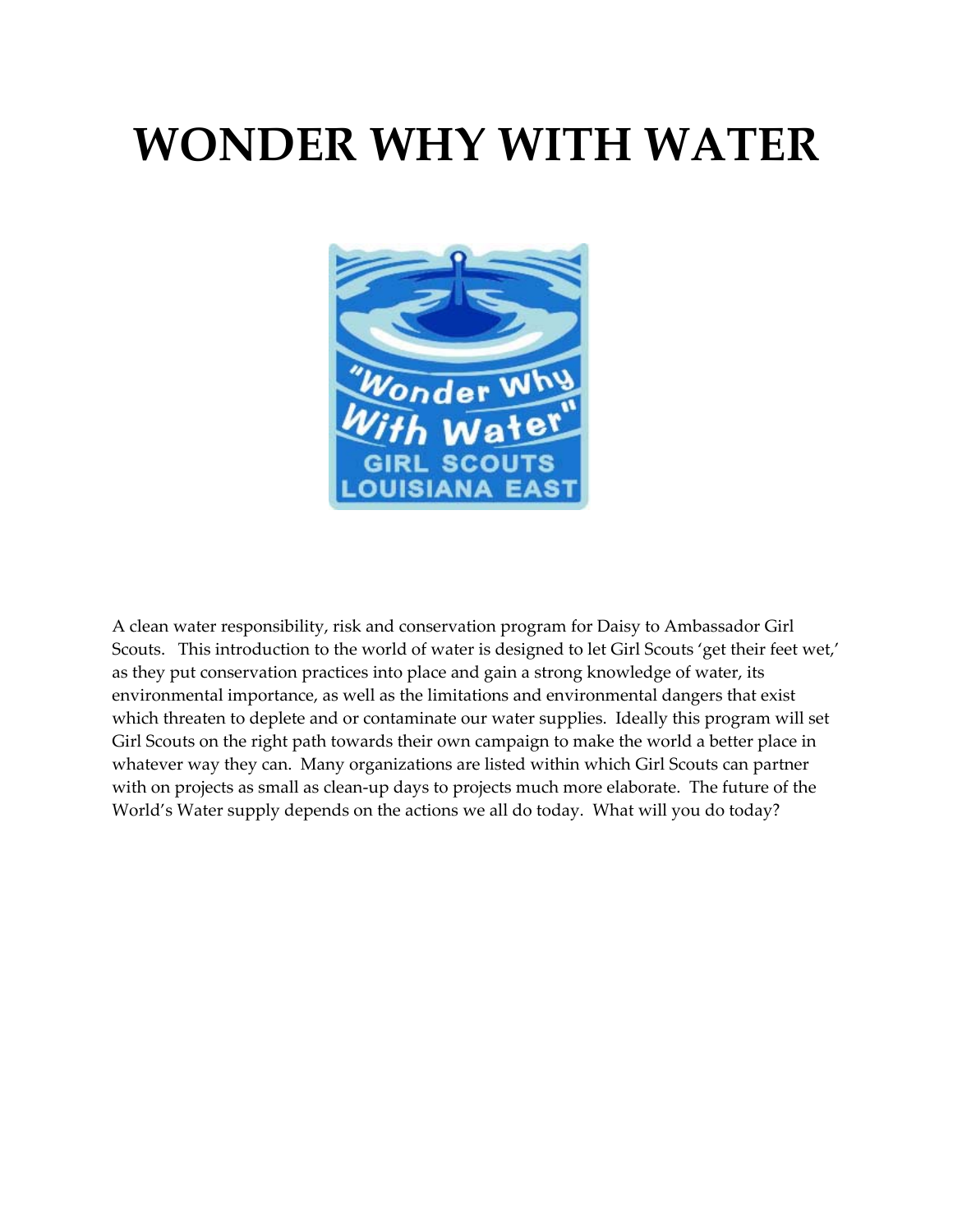# **Wonder Why With Water Girl Scout Daisies:**

#### **Discover**

In the Daisy Journey *Between Earth and Sky*, the flowers travel all over the United States and discover many different bodies of water. From the stone beaches of Maine to the sandy beaches of California, they learned about the Great Salt Lake, the invading vinca plants in the Spicewood Tributary and the Klamath River Salmon problems. What body of water is important to you? Create a folder or scrapbook that describes this body of water. Draw a picture of that water and describe what makes it so important to you. Collect information about the water and keep it in the folder. What do you consider to be a problem or danger to that particular body of water? Make a list which describes why that problem(s) exists and give suggestions as to how those problems could be solved. Share your folder with family and your troop sisters, showing and describing the problems and solutions you have come up with.

### **Connect**

Have a professional who works in some capacity with water speak to your troop, or interview her individually. Examples include your school science teacher or a college professor, a fisherman or restaurant owner, a scientist or other environmentalist (many listed at the end of this program), a plumber or pool technician. Ask about the measures they take to test and maintain water quality at their job. Ask about different ways water can become contaminated or polluted and methods used to prevent that from happening. Ask about how water quality affects other parts of her job.

# **Take Action**

Get involved with a community beach sweep or similar event or create your own day of cleanup efforts around a body of water of your choice. Be sure to have all needed permissions as well as plenty of adult participation and be mindful of the dangers that exist in and around water habitats.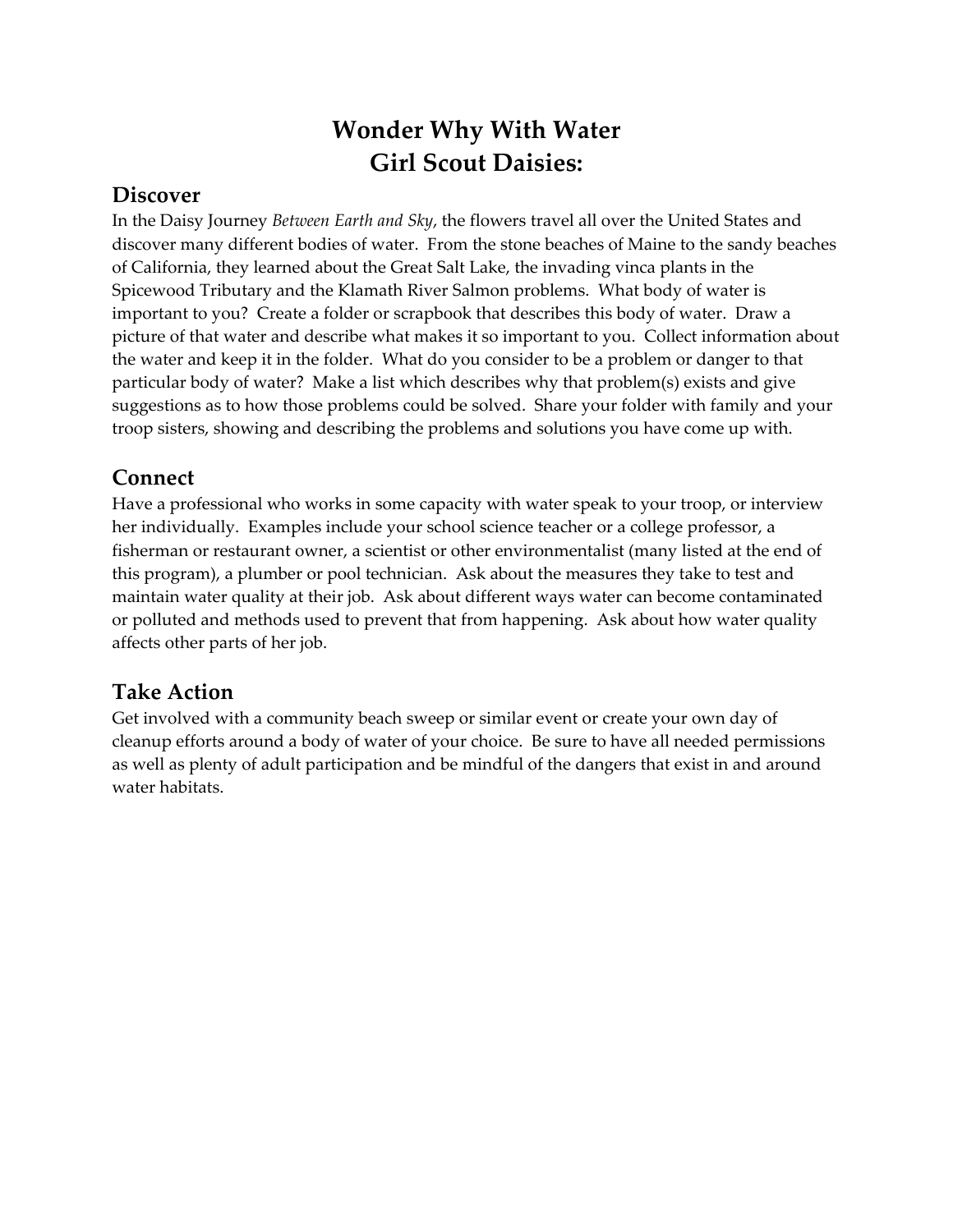# **Wonder Why With Water Girl Scout Brownies**

### **Discover**

Make contact with a Brownie troop in another part of the world which also has wetlands. Share with them some of the troubles that your wetlands face and ask that they do the same with you. Then discuss with each other different ideas about those problems and possible solutions as well as who could help make those issues less of a danger for your wetlands and how you could help ensure those people are doing what they can to help. Become pen pals with this other troop, sharing stories and pictures about the wetlands of our area and the wetlands where they live.

#### **Connect**

In the Brownie Journey *Wonders of Water*, the Brownie friends briefly discussed the wetlands. Take a hike through a wetland area, many state and local parks have some very nice boardwalks and safe hiking trails for you to use. See if you can spot any of the following wetland elements and discuss the importance of each: alligator, frog, dragonfly, beaver, duck, eagle, cypress knees, water lilies, broadleaf cattails.

Choose your favorite wetland element (even if it is not listed above) to draw, sculpt, or paint a picture of that element and enter it into a local art contest.

# **Take Action**

Volunteer your time to a local Wetland Conservation group. Help them with office needs such as stuffing envelopes for a mailer to go out or pass out brochures for them at a local event or special location. Be sure to know the material for which you are disseminating and be sure that it matches your ideals as well, and be sure to have all needed permissions for passing out material at a certain location, as well as adult supervision.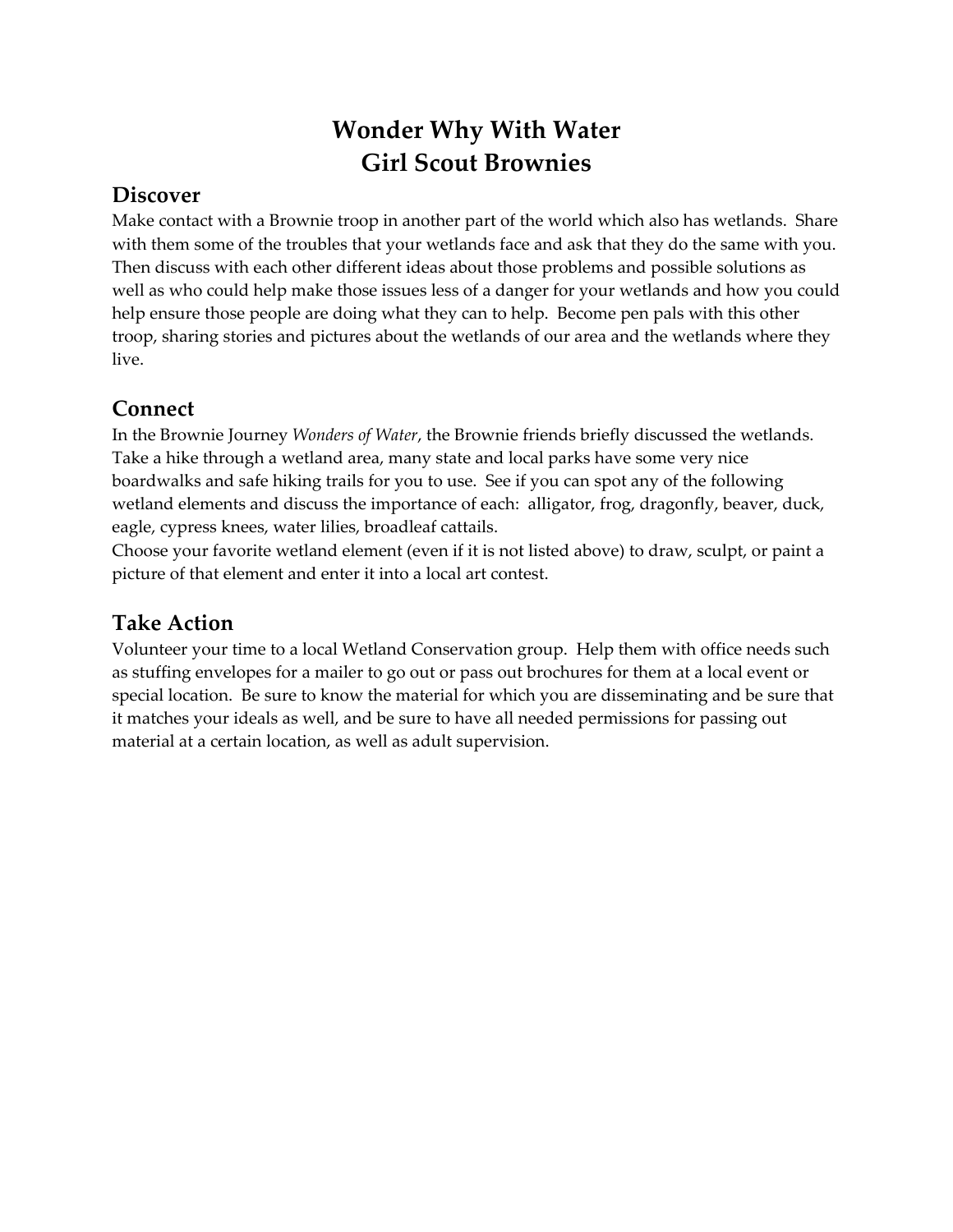# **Wonder Why With Water Girl Scout Juniors**

### **Discover**

In the Junior Journey *Get Moving*, you are asked to Dream Up your Dream Green Home. Did you consider your source of water? Where does the water in your current home come from? Have your troop take a tour of your local water treatment plant if possible. If a tour is not possible, set up an interview with the community relations supervisor. Ask him or her about the different methods used to ensure your drinking water is safe and find out exactly what happens to the water once it runs down the drain?

### **Connect**

Organize a cleanup day at a local marina, boat landing, or other waterway entrance. Challenge area boaters to participate throughout the area as they utilize the waterways that day. Challenge your friends, neighbors, school, local businesses, community partners and other Girl Scouts to participate. Be sure to have all needed permissions as well as plenty of adult participation and be mindful of the dangers that exist in and around water habitats.

### **Take Action**

Take a close look at an industrial business or organization within your community such as a refinery or production company or assembly plant or even the water treatment facility in the Discover portion of this project. Make contact with the community relations department of that organization and invite him or her and their family to one of your meetings to discuss the company's environmental practices concerning waste, conservation, and restoration. One idea, if possible, is to make the meeting a dinner in which you or your troop prepares a meal using fresh seafood items. Discuss reasons why you chose certain meal items and what dangers might exist for those items, as well as what measures are used to ensure the safety of that item. Be *sure* to have done your homework and be able to impress your guests, then challenge them to do their part to ensure the conservation and restoration efforts in his or her business are being exercised to the fullest.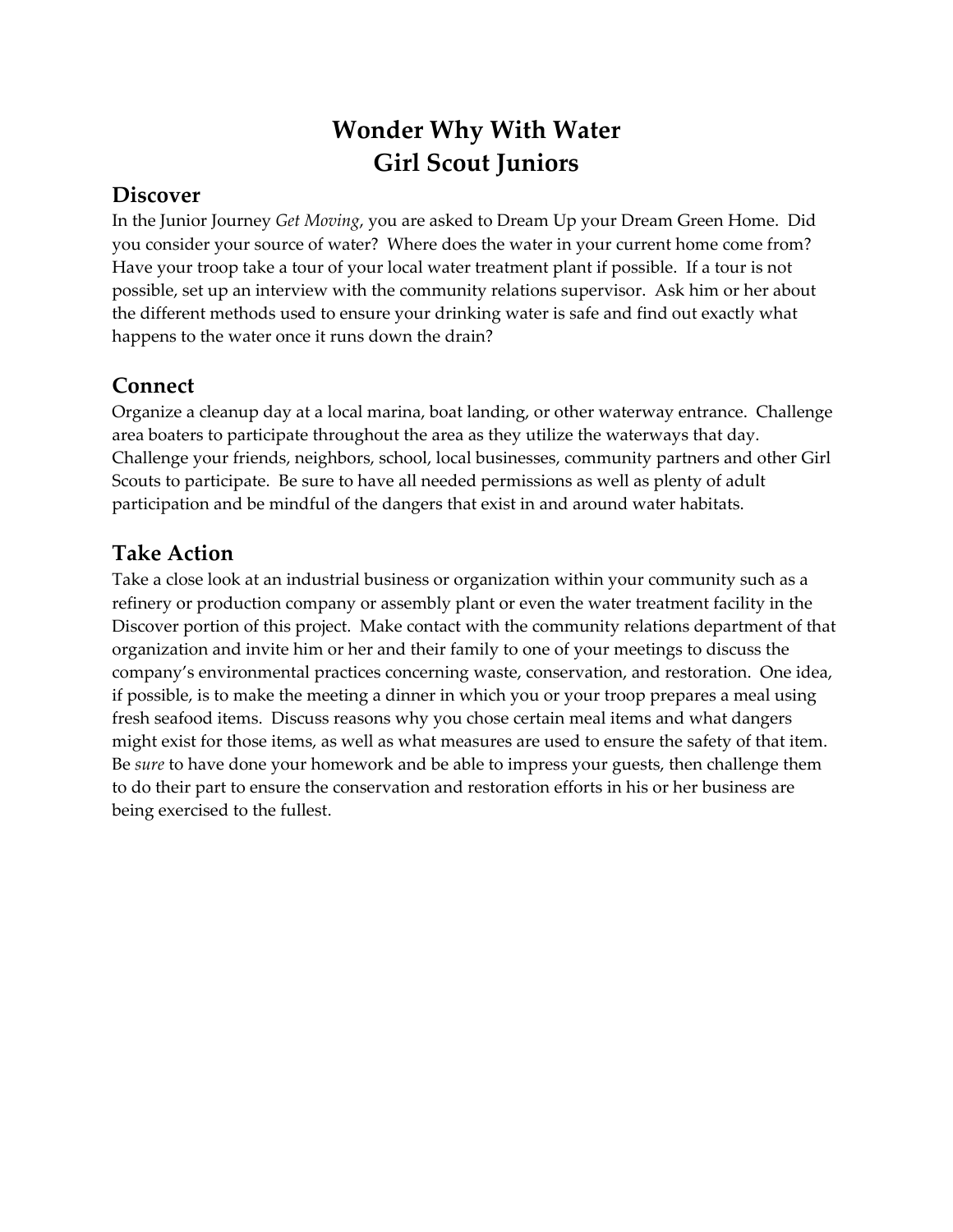# **Wonder Why With Water Girl Scout Cadettes**

#### **Discover**

In the Cadette Journey *Breathe*, one topic discusses Green Roofs. Are there any green roofs installed on buildings in your community? If so, make arrangements to tour that building and its roof to see firsthand how it operates. If there is not one in your area, research the architecture and engineering behind such projects as Green Roofs. Could a project like this be implemented in your area? Draw up your own plans for implementing a Green Roof to a current or new building. Have a local Engineer critique your plans and explain how feasible such plan are to implement.

#### **Connect**

Engineers are the designers of plans, techniques, equipment, and many other resources which operate to make the things we see as well as the things that protect us such as bridges and levees. Research and formulate the ideal location for a simple residential rain garden then invite a local engineer that deals with landscaping and outdoor development or similar field to meet with you or your troop. Share your plans with her and ask that she advise you on the many different aspects involved with creating such gardens.

#### **Take Action**

Volunteer to help build or maintain a Rain Garden within your community, or create your own Rain Garden project at a local park, nursing home, residence or other location. This would require a major commitment as well as an organized budget and possible building permits and permissions, so make sure you have the professional guidance you need in order to begin.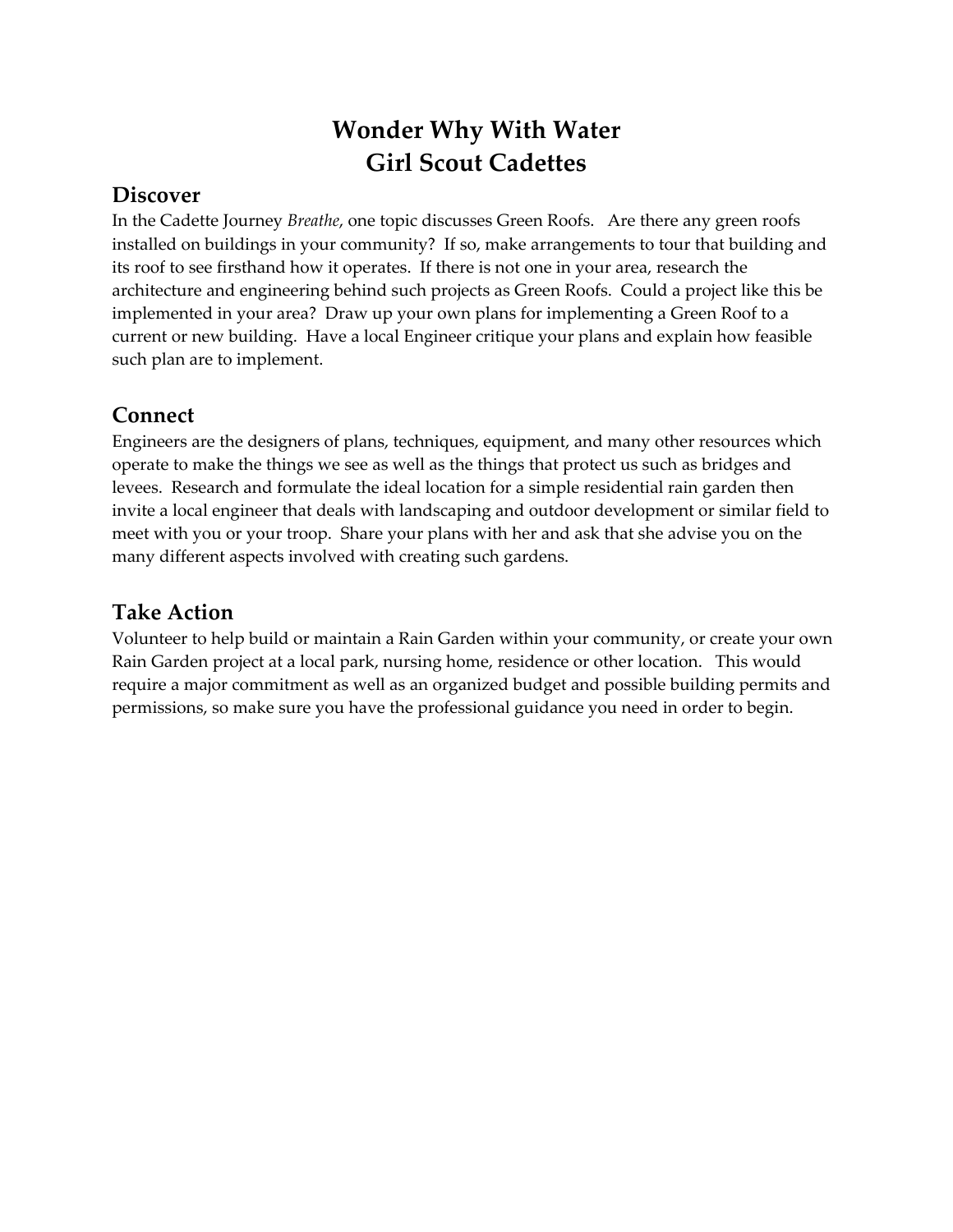# **Wonder Why With Water Girl Scout Seniors**

#### **Discover**

In the Senior Journey *Sow What?*, you find many stories about the different ways food items are harvested. Track a seafood item of your choice from your favorite restaurant all the way back to the very beginning of its existence. Research the methods used to cultivate this product as well as what procedures, regulations, and organizations are in place to ensure the quality of this item from its beginning until it reaches the restaurant. Create a presentation that you can give to a Junior Girl Scout Troop. If possible, invite that Junior Girl Scout Troop to dinner at the restaurant and give them your presentation there. If not, come up with your own creative way to present your findings to the Junior Girl Scouts.

#### **Connect**

Make contact with a local Environmental Protection Agency or conservation group professionals who are specifically involved with a water related subject you want to learn more about. Assist these individuals in their various activities over your summer vacation spending at least 20 hours with them conducting activities that directly benefit the cause for which you all are interested in.

### **Take Action**

Choose a local wetland or water area. Create your own day of planting trees and vital plants and removing invasive plant species in a natural habitat. Challenge your friends, neighbors, school, local businesses, and other community partners to participate. Be sure to have all needed permissions as well as specific instructions from professionals as to where, how, and what to plant or remove from the area. Be mindful of the dangers that exist in a natural wild habitat.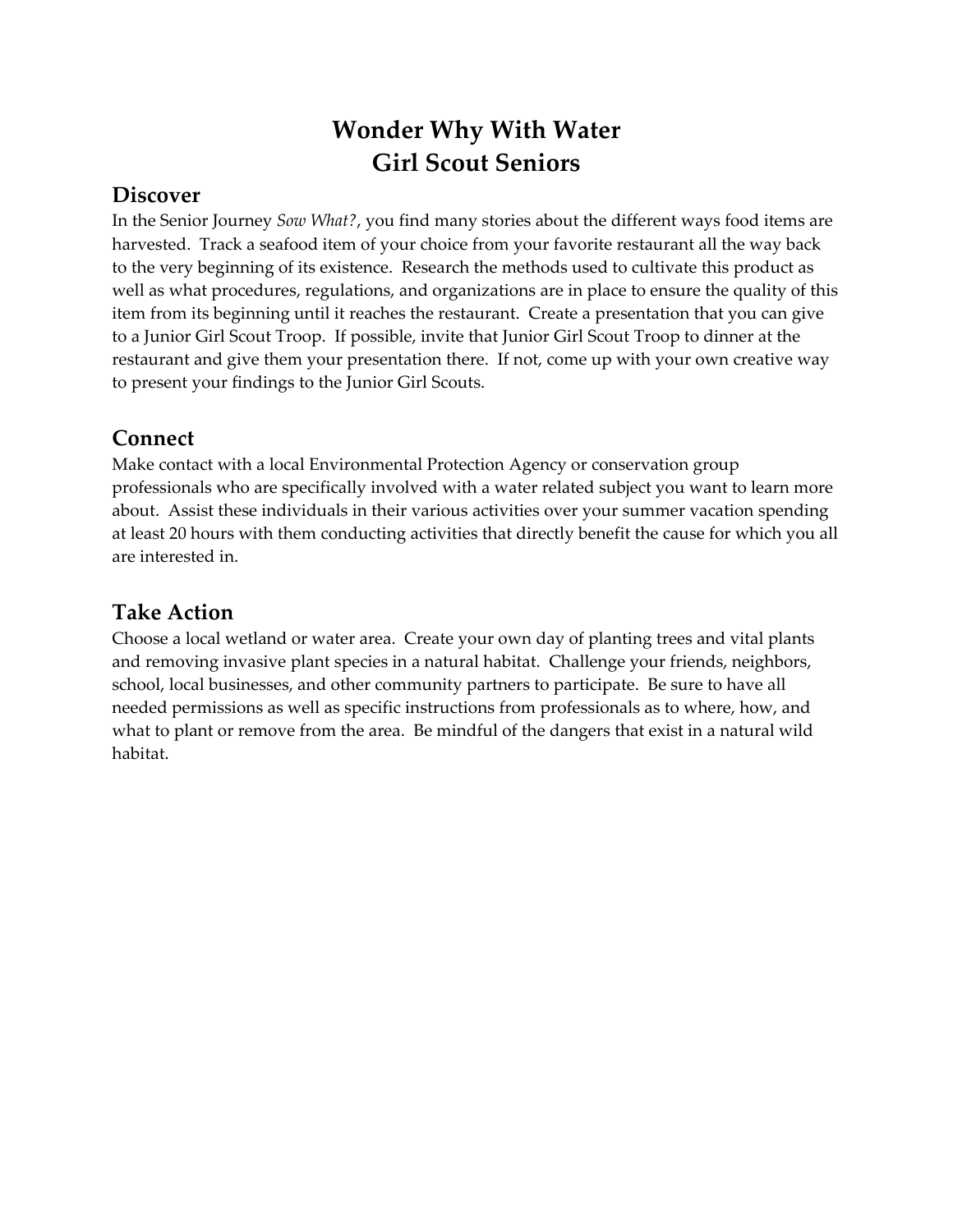# **Wonder Why With Water Girl Scout Ambassadors**

### **Discover**

In the Ambassador Journey *Justice*, you will find how residents of a community were able to halt the construction of a trash incinerator within their community citing the dangerous mercury, dioxins, and other dangerous chemicals the incinerator would release into the environment. Research the laws governing how corporations must report on their environmental waste procedures, and then investigate the procedures used by a local industrial business of your choice located near a water source. Is that company adhering to safe standards and eco-friendly practices? How safe do you feel that body of water is to swim in? Would you want your friends and family to eat the fish or other seafood items that grow in it?

#### **Connect**

Make contact with Girl Scouts or an organization from another state that is actively involved with efforts to conserve, revitalize, or condemn a wetland or contaminated body of water. What caused the need for these efforts in their community? Find out what actions are being taken as well as the obstacles that they face and how other people could help. How can you help to raise awareness for their issues? How does the situation they are facing relate to issues with water in your community? Document these facts and ideas and use them in your take action project portion of this program.

### **Take Action**

Citizen's Monitoring is the term used for the act of everyday citizens taking water samples over time, recording their findings, and reporting them to local agencies and institutions. Kits are available that can compare dissolved oxygen levels, bacteria, mercury, and much more. Conduct your own citizen's monitoring program for 5 months, comparing your findings to state standards. Record your data and draft a report about your findings, describing what the results indicate and what should be done as well as the consequences for inaction supported by historical facts. Share your report with the world by submitting it to newspapers, politicians, businesses, and any other organization that will publicize your findings. Resources, information on field kits, and other assistance can be found on our website www.gsle.org.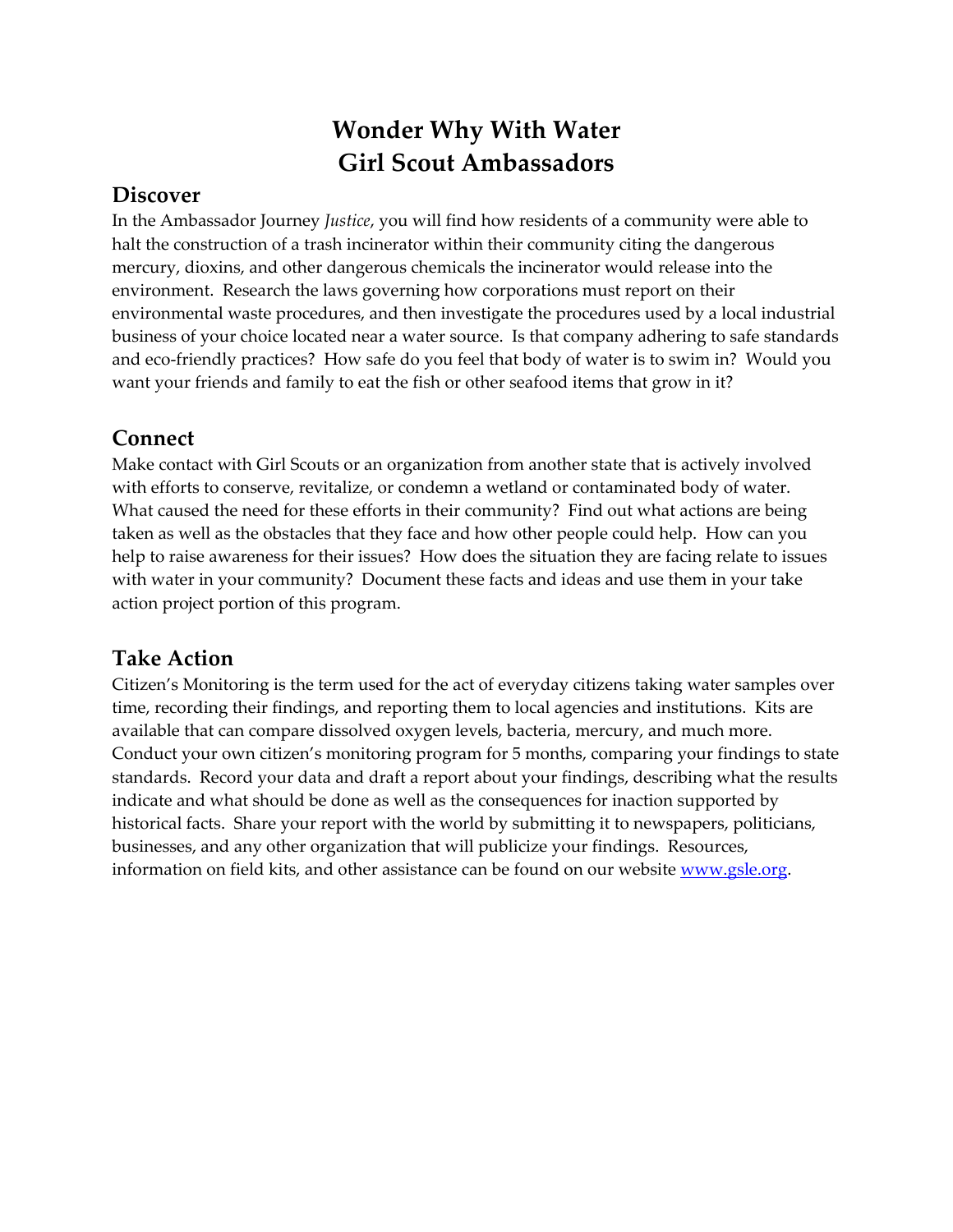# **Who can help?**

Want to get even wetter? Earn your Girl Scout Water Drop Patch. The Water Drop Patch Project inspires Girl Scouts to learn about water quality and to take action in their communities to protect and restore local water resources, including their local rivers, lakes, streams, **wetlands** and **ground water**. This resource is updated periodically and is available for free through the National Service Center for Environmental Publications (NSCEP) by calling toll‐ free (800) 490‐9198 or e‐mailing *nscep@bps‐lmit.com*. It is also available online at w*ww.epa.gov/adopt/patch*.

#### Contact your local area **Resource Conservation and Development Council** Watershed

Coordinator: Lake Pontchartrain Basin Foundation Andrea Bourgeois-Calvin (504) 836-2235 P.O. Box 6965 Metairie, LA 70009 andrea@saveourlake.org www.saveourlake.org Chelsea Core chelsea@saveourlake.org

Bayou Land Resource Conservation & Development Council Jennifer Roberts (504) 828-1866 ext. 3 2420 Athania Parkway, Suite 300 Metairie, LA 70001 Jennifer Roberts Jencarterroberts@bayoulandrcd.org

Capital Resource Conservation & Development Council Leah Latiolais (985) 345-6570 109 S. Cate Street, Suite 1 Hammond, LA 70403 leah@saveourlake.org www.capital-rcd-org

Acadiana Resource Conservation & Development Council Kristen Kordecki (337) 323-9228 3419 NW Evangeline Thruway, Suite B-9 Carencro, LA 70520 kkordecki@gmail.com Scott.edwards@la.usda.gov www.acadianarcd.com

**Lake Pontchartrain Basin Foundation**, JoAnn Burke, Education Coordinator 504‐723‐0700. LPBF Fostering Girl Scout Stewardship through Beach Sweeps, Meeting presentations, vegetative plantings, water quality testing and more. Visit www.saveourlake.org for more information.

**University of New Orleans Pontchartrain Institute for Environmental Sciences** Costal Education Program. Dinah Maygarden. 504‐280‐1374 www.pies.uno.edu/education

#### **Bayou Rebirth**

Bayou Rebirth was founded in 2007 partly in response to the environmental and community needs present in New Orleans after Hurricane Katrina. Bayou Rebirth envisions a revitalized and restored city through local and visiting citizens' connection to the ecology of the coastal wetlands. These coastal wetlands not only protect the city from storm surges during hurricanes, they also support an intricate and unique biodiversity. 504‐267‐5724, Colleen Morgan 5700 Loyola Ave New Orleans, LA 70115. www.bayourebirth.org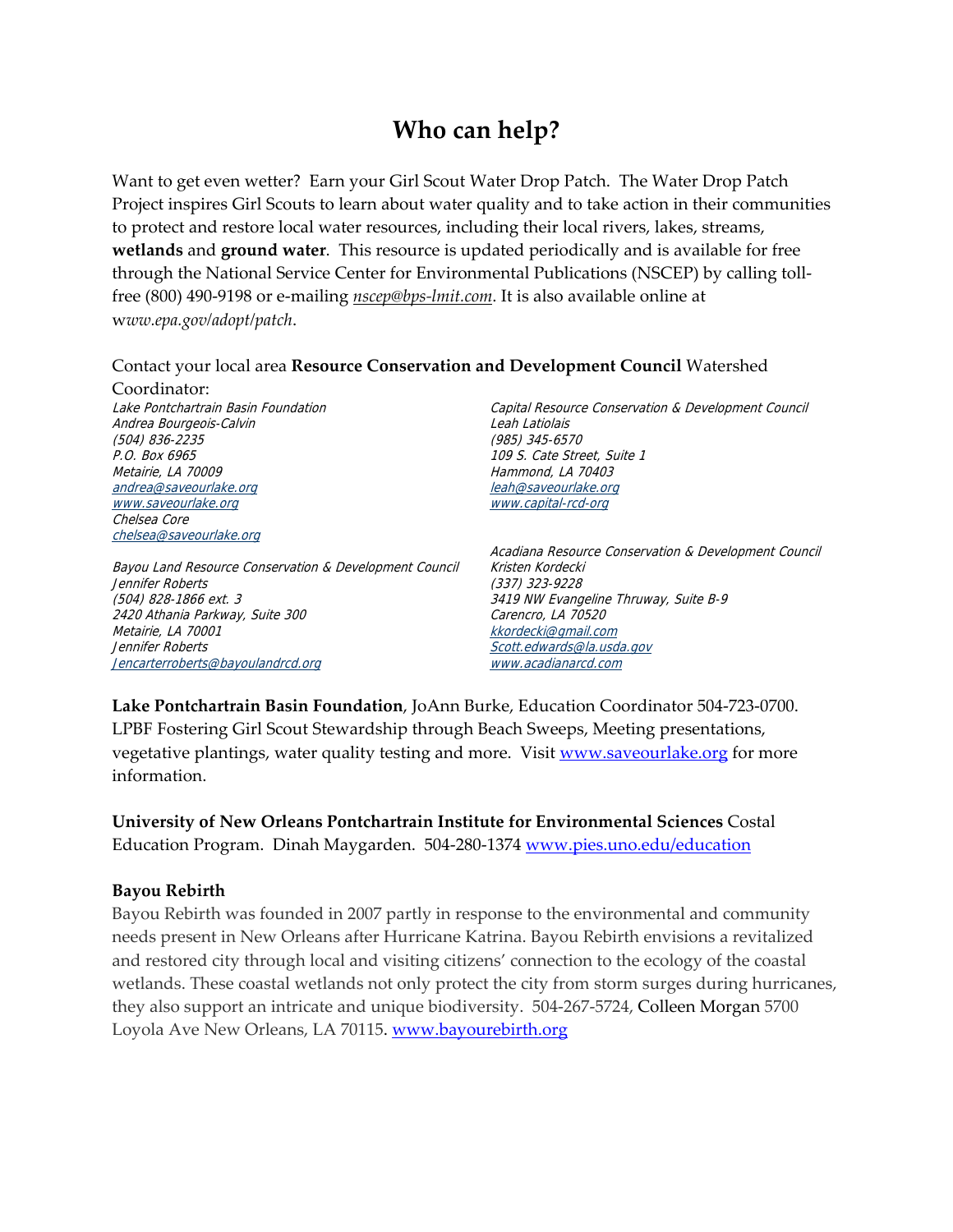#### **US Fish and Wildlife Service**

Bayou Sauvage National Wildlife Refuge Education and Outreach Department, 61389 Hwy 434, Lacombe, LA 70445. 985‐882‐2021.

**LSU Coastal Roots Program,** Dr. Pamela Blanchard. 225‐578‐2297 http://coastalroots.lsu.edu The LSU Coastal Roots Radio is a school-based environmental stewardship program in which students at more than 40 schools in Louisiana raise and transplant restoration seedlings and grass plugs at partner restoration sites in southern Louisiana.

#### **Keep Louisiana Beautiful**

Keep Louisiana Beautiful, Inc., a nonprofit organization, was originally formed to assist the state in its litter reduction efforts. An affiliate of Keep America Beautiful, its mission is to ʺpromote personal, corporate and community responsibility for a clean and beautiful Louisiana.ʺ For more information, contact Melanie Peck at (949) 413‐9084. mpeck@keeplouisianabeautiful.org **www.keeplouisianabeautiful.org.**

**Barataria Terrebonne National Estuary Program**

Alma Robichaux. alma@btnep.org

#### **Louisiana Department of Environmental Quality**

Al Hindrichs. al.hindrichs@la.gov

#### **Louisiana Department of Health & Hospitals**

Gary Balsamo. Gary.balsamo@la.gov

#### **Louisiana Universities Marine Consortium**

Murt Conover. mconover@lumcon.edu

#### **Sparta Aquifer Foundation**

Lindsay Gouedy. lgouedy@latech.edu

#### **Louisiana Office of Coastal Protection and Restoration**

Jacquelyn Johnson. Jacquelyn.johnson@la.gov

#### **Louisiana Department of Wildlife and Fisheries**

Cheryl Fischer. cfischer@wlf.louisiana.gov

www.WorldWaterMonitoringDay.org